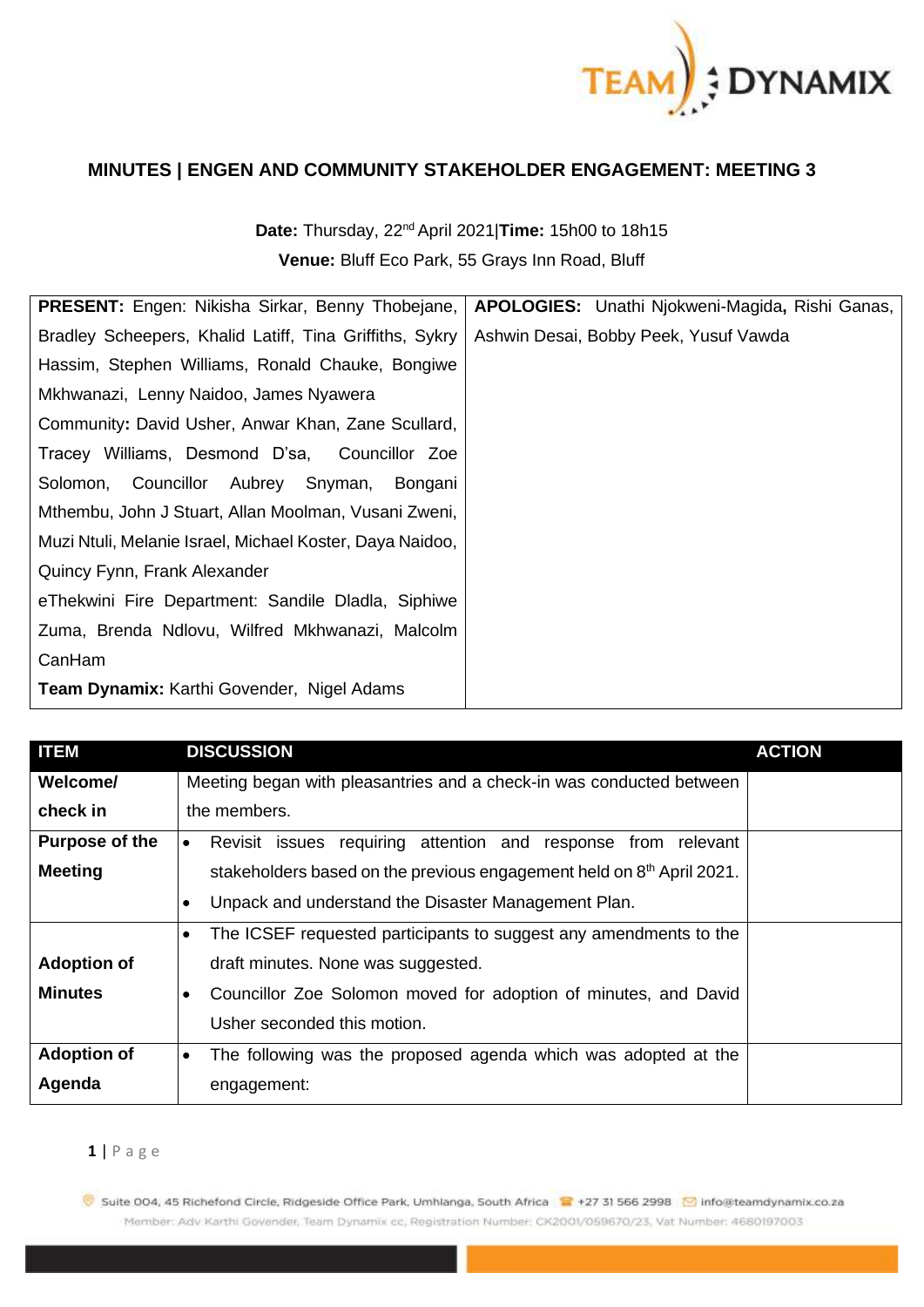

|                         | Welcome and check-in<br>O                                                          |
|-------------------------|------------------------------------------------------------------------------------|
|                         | Attendance register<br>O                                                           |
|                         | Opening and re-cap of previous meeting<br>O                                        |
|                         | Matters arising<br>$\circ$                                                         |
|                         | Future of the Refinery<br>$\circ$                                                  |
|                         | Commissions for co-creation discussion<br>O                                        |
|                         | Disaster Management Plan<br>$\circ$                                                |
|                         | <b>AOB</b><br>O                                                                    |
|                         | Way Forward<br>O                                                                   |
|                         | Closure<br>$\circ$                                                                 |
| Opening                 |                                                                                    |
| discussion              | The ICSEF discussed the purpose of the engagement and a brief re-                  |
|                         | cap of the previous engagement was provided.                                       |
| <b>Matters Arising:</b> |                                                                                    |
|                         | An Engen representative indicated that Engen has taken into<br>$\bullet$           |
| <b>Information</b>      | consideration all the information requested from Bobby Peek's                      |
| sharing:                | PowerPoint presentation from the previous engagement.                              |
|                         | All the requests for information has been catalogued and Engen is<br>$\bullet$     |
|                         | conducting risk assessments to ascertain what information could be                 |
|                         | provided.                                                                          |
|                         | Engen management requires a reason for the request for information,<br>$\bullet$   |
|                         | as there are many factors that need to be considered before decisions              |
|                         | can be reached on what can be provided to community representatives.               |
|                         | In the interim, a letter has been drafted that will be sent to Bobby Peek,         |
|                         | providing a response as to what information can and cannot be                      |
|                         | provided and if any information has been redacted, provide reasons for             |
|                         | such redaction.                                                                    |
|                         | Engen indicated that there were two (2) levels of response being<br>$\bullet$      |
|                         | provided – the first level is a response in the form of a letter and the           |
|                         | second level is providing the information requested.                               |
|                         | A community representative highlighted that Engen is legally bound by<br>$\bullet$ |
|                         | the Directive issued by the Department of Economic Development,                    |
|                         |                                                                                    |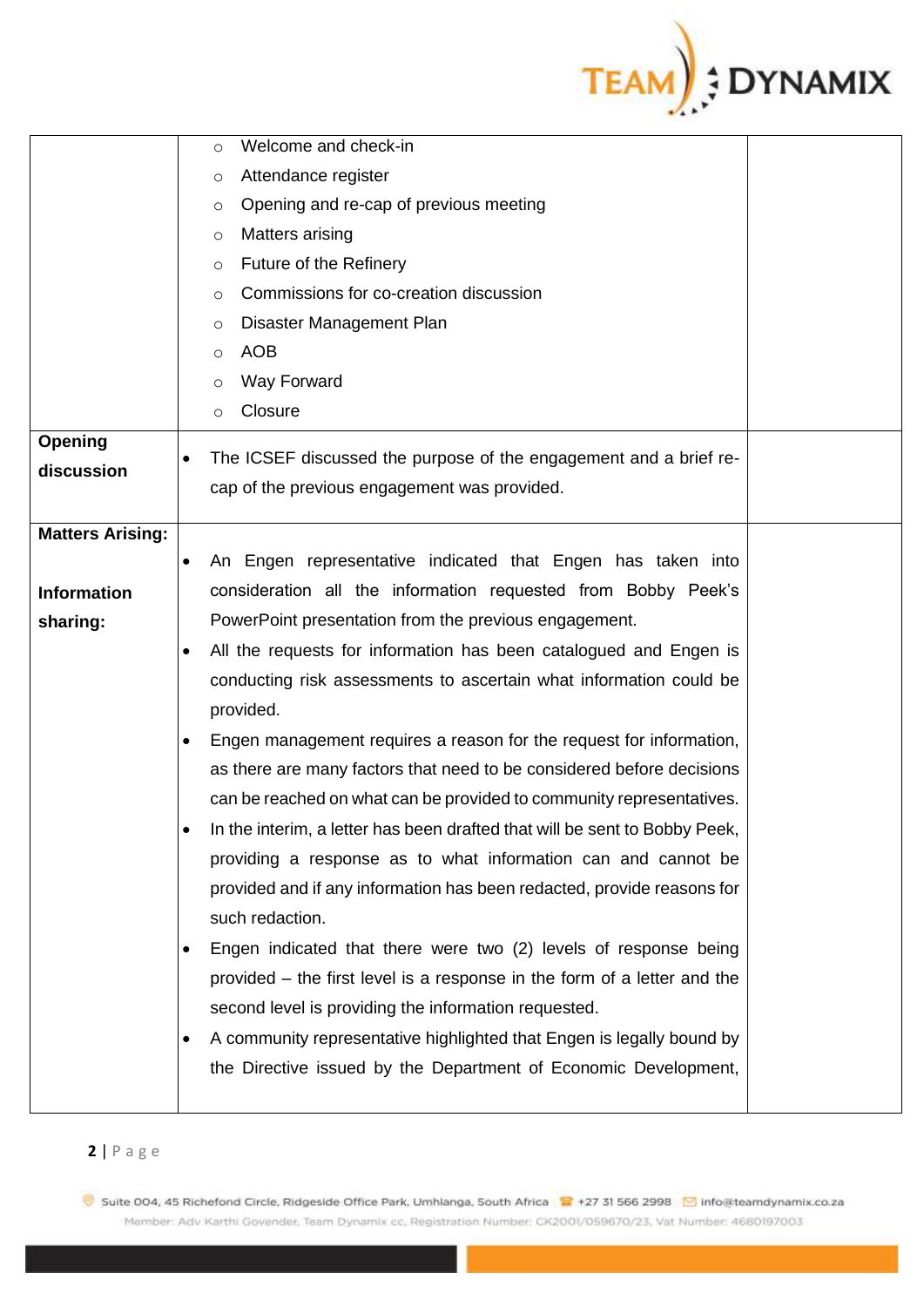

|                  |           | Tourism and Environmental Affairs to provide the reports and the       |       |
|------------------|-----------|------------------------------------------------------------------------|-------|
|                  |           | information requested.                                                 |       |
|                  |           | A senior level representative from Engen indicated that regarding the  |       |
|                  |           | information submitted to the Department as per the Directive, it       |       |
|                  |           | contains confidential information that could adversely affect Engen as |       |
|                  |           | an entity if shared to the general public.                             |       |
|                  | $\bullet$ | The ICSEF interjected and stated that at the previous engagement, it   |       |
|                  |           | was agreed that a select group of community representatives could      |       |
|                  |           | meet in a closed and confidential meeting, regarding those documents   |       |
|                  |           | that could not be shared.                                              |       |
|                  | $\bullet$ | A community representative indicated that if Engen is operating within |       |
|                  |           | the guidelines and mandate provided by the Department, there should    |       |
|                  |           | not be a concern regarding non-compliance and litigation.              |       |
|                  |           | A letter was issued on $7th$ April 2021 by Engen, in response to the   |       |
|                  |           | concern regarding lack of communication and information being          | Engen |
|                  |           | provided. This letter outlined all actions taken by Engen to concerns  |       |
|                  |           | raised by the community.                                               |       |
|                  | $\bullet$ | The request for the Block 10 Forensic fire report cannot be provided   |       |
|                  |           | without Engen obtaining permission from the Block 10 residents and     |       |
|                  |           | the insurance company. The Block 10 residents have granted             |       |
|                  |           | permission, and once permission is obtained from the insurance         |       |
|                  |           | company, the report will be provided.                                  |       |
| The concern      | $\bullet$ | Block 10 residents have signed the settlement agreements. However,     |       |
| regarding Block  |           | to date, they have not been settled and they are still living in the   |       |
| 10 claims and    |           | temporary apartments. It was stated that Block 10 declined the         |       |
| all other claims |           | suggestion to involve the mandated community representatives in        |       |
|                  |           | discussions, as they did not want their personal information to be     |       |
|                  |           | shared.                                                                |       |
|                  | $\bullet$ | It was stated that Engen publicly announced that they are not          |       |
|                  |           | responsible for the Block 10 fire.                                     |       |
|                  | $\bullet$ | The community indicated that they are in possession of physical        |       |
|                  |           | evidence. However, they are awaiting feedback from the laboratory      |       |
|                  |           | regarding the blast radius projectile.                                 |       |

**<sup>3</sup>** | P a g e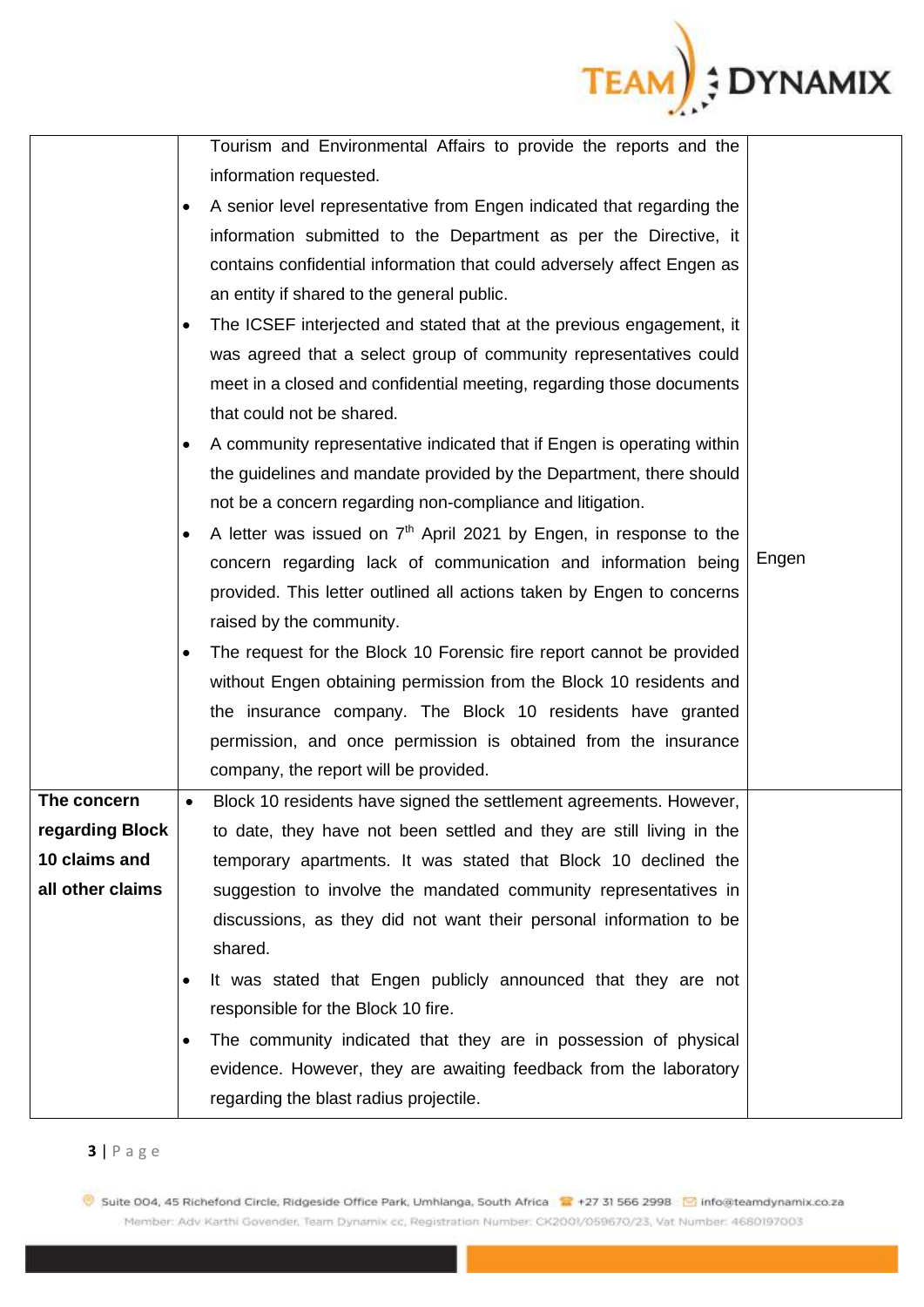

|                      | $\bullet$ | Engen senior level representatives requested that the community            | The mandated    |
|----------------------|-----------|----------------------------------------------------------------------------|-----------------|
|                      |           | provide Engen with the evidence, as it could help to legitimise the claim, | community       |
|                      |           | so that it can be settled.                                                 | representatives |
|                      | $\bullet$ | An Engen representative indicated that the claims are categorised into     |                 |
|                      |           | two (2) categories, namely, accepted and rejected insurance claims.        |                 |
|                      |           | Based on Forensic fire report, Block 10 is not claimable, which has        |                 |
|                      |           | been stated at previous engagements. All other claims that can be          |                 |
|                      |           | settled are done so once release documents are signed.                     |                 |
|                      | $\bullet$ | A grant was offered to the Block 10 residents; however, this offer has     |                 |
|                      |           | been rejected. Engen management is reviewing a possible way                |                 |
|                      |           | forward.                                                                   |                 |
|                      | $\bullet$ | It was stated that if an agreement could not be reached, Block 10          |                 |
|                      |           | matter can be resolved in the legal route. If the court finds Engen to be  |                 |
|                      |           | responsible, they will settle as per the court's decision.                 |                 |
| <b>Future of the</b> | $\bullet$ | Mr Sykry Hassim presented a PowerPoint presentation outlining the          |                 |
| <b>Refinery</b>      |           | future of the Refinery.                                                    |                 |
|                      | $\bullet$ | The presentation highlighted the factors that were taken into              |                 |
|                      |           | consideration when determining the future of the Refinery.                 |                 |
|                      | $\bullet$ | The external market forces such as mega-size refineries and small          |                 |
|                      |           | non-competitive refineries has impacted on Engen's current structure       |                 |
|                      |           | which is not viable.                                                       |                 |
|                      | ٠         | External assessments conducted confirmed that going forward                |                 |
|                      |           | Engen's losses will be unsustainable.                                      |                 |
|                      | $\bullet$ | Based on all these factors, the most sustainable long-term option is to    |                 |
|                      |           | convert the Refinery into a terminal and to repurpose the rest of the      |                 |
|                      |           | Refinery. The commission date for such is Quarter 3 of 2023.               |                 |
|                      | $\bullet$ | After the explosion in December 2020, it was decided that the Refinery     |                 |
|                      |           | would be shutdown. However, it was of paramount importance to              |                 |
|                      |           | ensure that the nation is not affected as a result if such a decision.     |                 |
|                      | $\bullet$ | Engen supports the decision taken by the Board and is committed to         |                 |
|                      |           | preserve all jobs by means of re-tooling, re-skilling, and re-deploying of |                 |
|                      |           | employees.                                                                 |                 |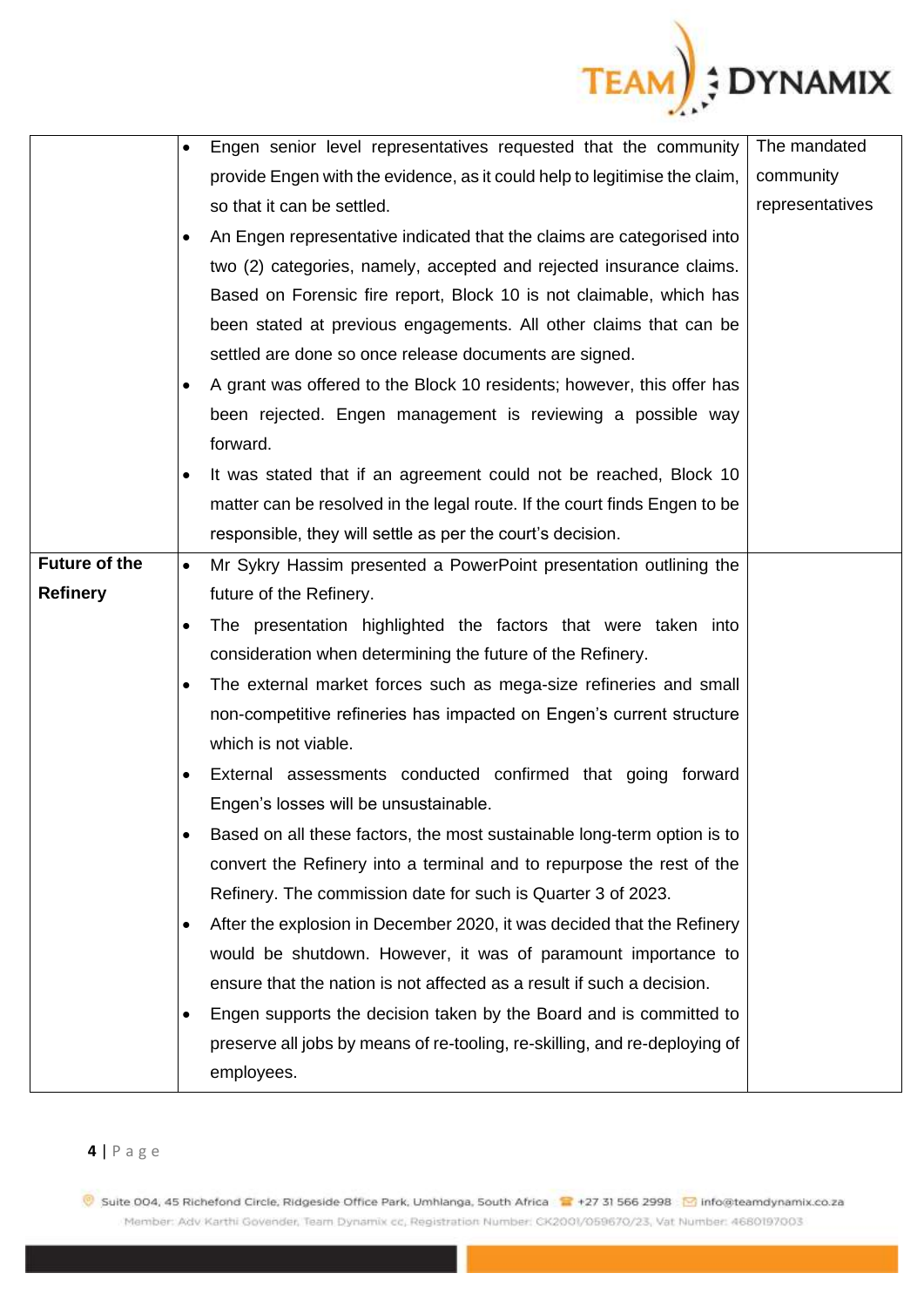

|                                              | Co-creation will form part of the repurpose aspect to develop new<br>$\bullet$<br>business opportunities, to maintain socio-economic activity within the<br>South Durban Basin Community.<br>The PowerPoint presentation also highlighted all the projects<br>undertaken by Engen thus far.<br>Engen confirmed that they have 671 permanent employees, with<br>$\bullet$<br>approximately 120 from the fence-line community.                                                                                                                                                                                                                                                                                                                                                                                                                                                                                                                                                                                                                                                                                        |  |
|----------------------------------------------|---------------------------------------------------------------------------------------------------------------------------------------------------------------------------------------------------------------------------------------------------------------------------------------------------------------------------------------------------------------------------------------------------------------------------------------------------------------------------------------------------------------------------------------------------------------------------------------------------------------------------------------------------------------------------------------------------------------------------------------------------------------------------------------------------------------------------------------------------------------------------------------------------------------------------------------------------------------------------------------------------------------------------------------------------------------------------------------------------------------------|--|
|                                              | A community representative indicated that aspects such as supply and<br>$\bullet$<br>development and enterprise development could lead to improvements<br>in the community.                                                                                                                                                                                                                                                                                                                                                                                                                                                                                                                                                                                                                                                                                                                                                                                                                                                                                                                                         |  |
| <b>Disaster</b><br><b>Management</b><br>Plan | The representatives from eThekwini Fire Department was in<br>$\bullet$<br>attendance with a presentation providing information and progress on<br>the Off-Site Plan.<br>As per legislation, the city is required to have a level two (2) Disaster<br>$\bullet$<br>Management Plan. The purpose of this plan is to review and outline<br>how the city responds to any major incident that falls within its<br>jurisdiction.<br>Every installation that has Off-Site implications that have the capacity<br>to endanger outside its boundaries, has to declare such information to<br>the local authority. In doing so, this process entails that a<br>comprehensive On-Site Emergency Plan is available. This ensures that<br>there are mitigation measures in place to lessen the impact Off-Site.<br>If declared as Major Hazard Installation (MHI), the status is forwarded<br>for Off-Site Planning, which is undertaken by local authorities. It was<br>stated that the Off-Site and On-Site work in conjunction to each other.<br>The South Durban Basin Community is considered the highest risk<br>$\bullet$ |  |
|                                              | area in eThekwini; therefore, the city has reviewed the current level two<br>$(2)$ plan.<br>A generic Off-Site Disaster Management Plan is being drafted, which<br>$\bullet$<br>outlines emergency responses specific to the SDBC in the event of any<br>incident. The city is currently in the process of developing 201 specific<br>Off-Site Plans throughout the eThekwini area.                                                                                                                                                                                                                                                                                                                                                                                                                                                                                                                                                                                                                                                                                                                                 |  |